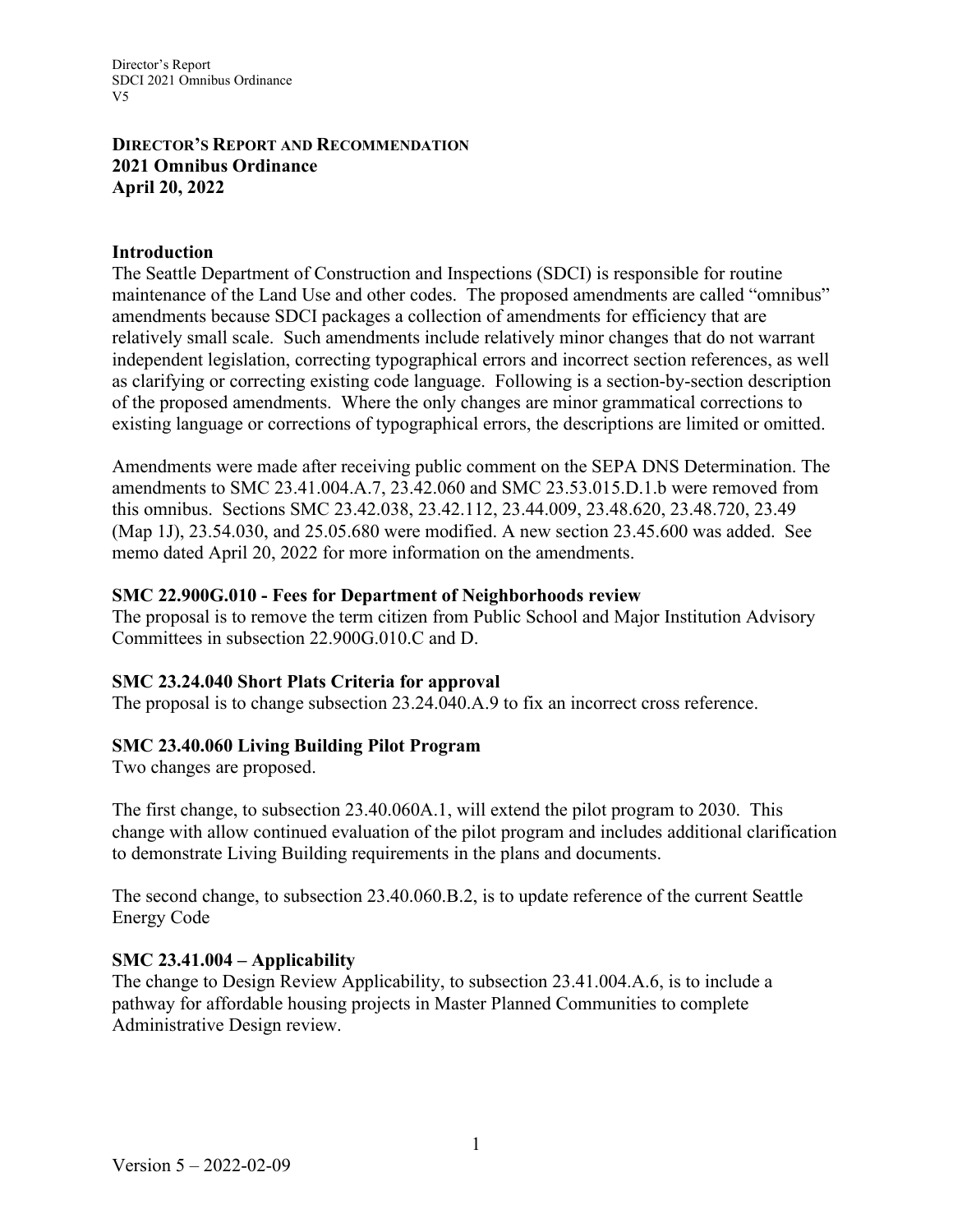# **SMC 23.41.016 - Administrative design review process**

The proposal is to change subsections SMC 23.41.016.B and SMC 23.41.016.C, to remove "meeting". Administrative Design Review does not include any meetings, only review.

# **SMC 23.41.018 - Streamlined administrative design review (SDR) process**

The proposal is to change subsections SMC 23.41.018.B and SMC 23.41.018.C, to remove "meeting". Streamlined Design Review does not include any meetings, only review.

# **23.42.038 - Uses allowed on vacant and underused lots in certain zones**

The proposal is a change to subsection SMC 23.42.038.A to allow issuance of a 3-year renewable Type I Master Use Permit to arts and cultural organizations when partnering with a City agency for a use on a City owned lot in single-family and lowrise zones that would otherwise be allowed as a Type II Conditional Use Permit.

## **SMC 23.42.040 - Intermittent, temporary, and interim uses**

The proposal is to change subsection SMC 23.42.040.A.1.c to remove an incorrect "be" from that subsection.

## **SMC 23.42.112 - Nonconformity to development standards**

The proposal is to clarify subsection SMC 23.42.112.B.3, to describe that a single-family structure's nonconforming access may be maintained.

### **SMC 23.44.009 – Design standards in RSL zones**

The proposal is to clarify subsection 23.44.009.B, that apartment structures may have one shared entrance facing the street and only one entrance is required per street frontage on corner lot situations.

### **23.44.010 Minimum lot area and lot coverage**

The proposal to update subsection SMC 23.44.010.D.2.b, with the correct Seattle Building Code reference.

### **SMC 23.44.011– Floor area in single-family zones**

The proposal is to clarify subsection SMC 23.44.011.C.4, to accurately describe the existing floor area in single-family dwelling units that is exempt in Residential Small Lot (RSL) zones.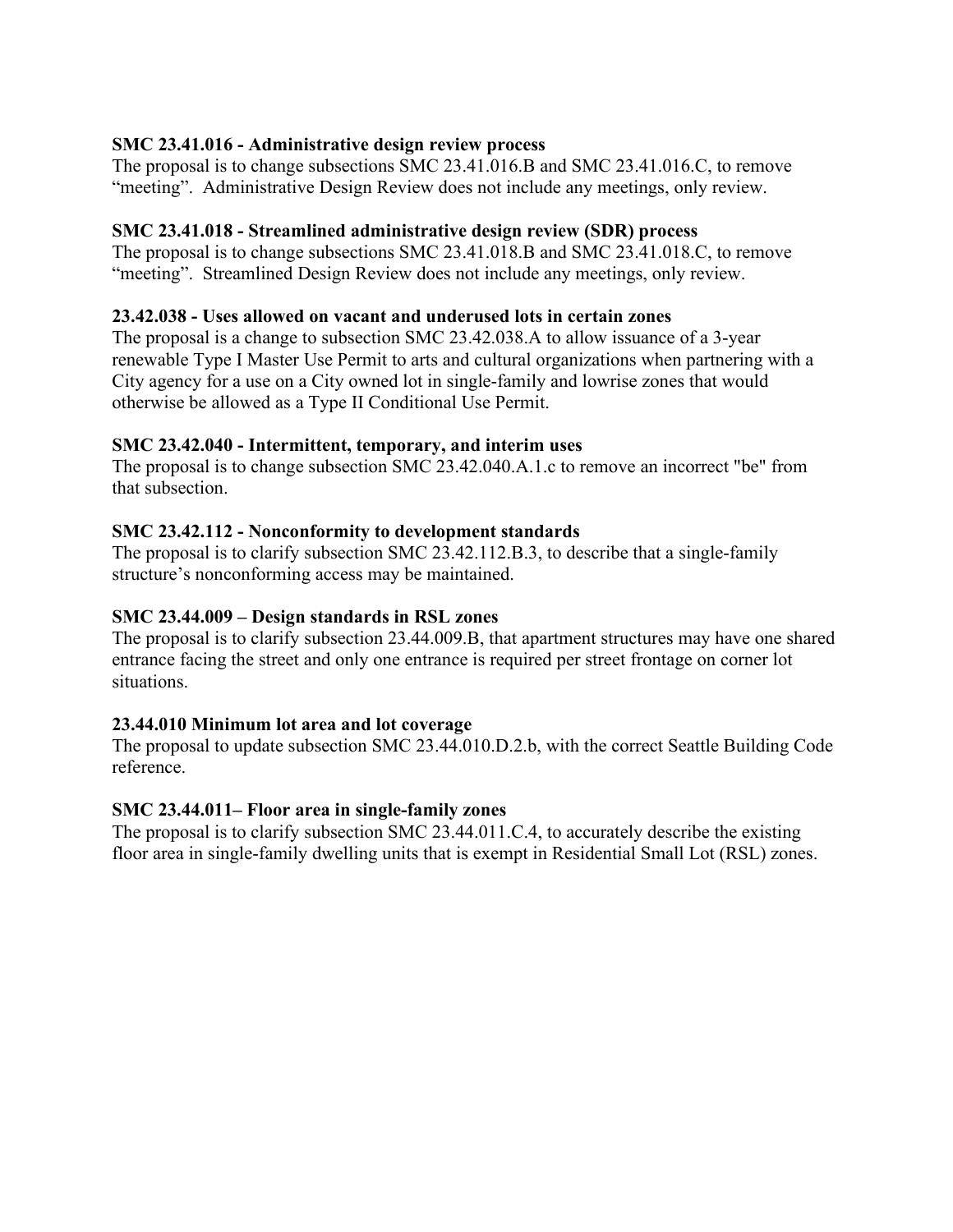## **SMC 23.44.014 - Yards**

Four changes are proposed.

The first change, to subsection 23.44.014.C.6, is to clarify that the yard exception, when related to Accessory Dwelling Units (ADUs), is applicable to Attached Accessory Dwelling Units (AADUs) and not Detached Accessory Dwelling Units (DADUs). This is to recognize that DADUs have existing projection standards in 23.44.041.

The second change, to subsection 23.44.014.C.7, is add to back the term "covered" to covered, unenclosed decks and to only allow covered unenclosed decks and roofs over patios that extend into a required yard on principal structures. A clarification on how to measure these features has also been added.

The third change, to subsection SMC 23.44.014.C.9, is to update reference to the Seattle Building Code

The fourth change, to subsection 23.44.014.C.11, is to except DADUs from deck restrictions in the required yard, as allowed in 23.44.041 consistent with the first change.

### **SMC 23.44.015 - Allowance for larger households.**

The proposal is to remove the entire Section, 23.44.015, as Washington State Senate Bill 5235 removed arbitrary limits on housing options and updated Titles: Cities and Towns [RCW](https://app.leg.wa.gov/RCW/default.aspx?cite=35.21.682)  [35.21.682,](https://app.leg.wa.gov/RCW/default.aspx?cite=35.21.682) Optional Municipal Code [RCW 35A.21.314](https://app.leg.wa.gov/RCW/default.aspx?cite=35A.21.314) and Counties [RCW 36.01.227](https://app.leg.wa.gov/RCW/default.aspx?cite=36.01.227) to no longer restrict the number of unrelated persons in a household. With this change, no special or reasonable accommodations are required for larger households.

### **SMC 23.44.016 - Parking and garages**

Two changes are proposed.

The first change, subsection SMC 23.44.016.B, is to update reference to the Seattle Building Code.

The second change, subsection 23.44.016.F, is to clarify that the related standards are for all portions of garages, not just their entrances.

### **SMC 23.44.017 - Density limits**

The proposal is to fix an incorrect reference in subsection 23.44.017.B.

### **SMC 23.44.018 – Maximum dwelling unit size in RSL zones**

The proposal is to fix an incorrect reference in subsection 23.44.018.B.1 and to correct the subsection's numbering sequence.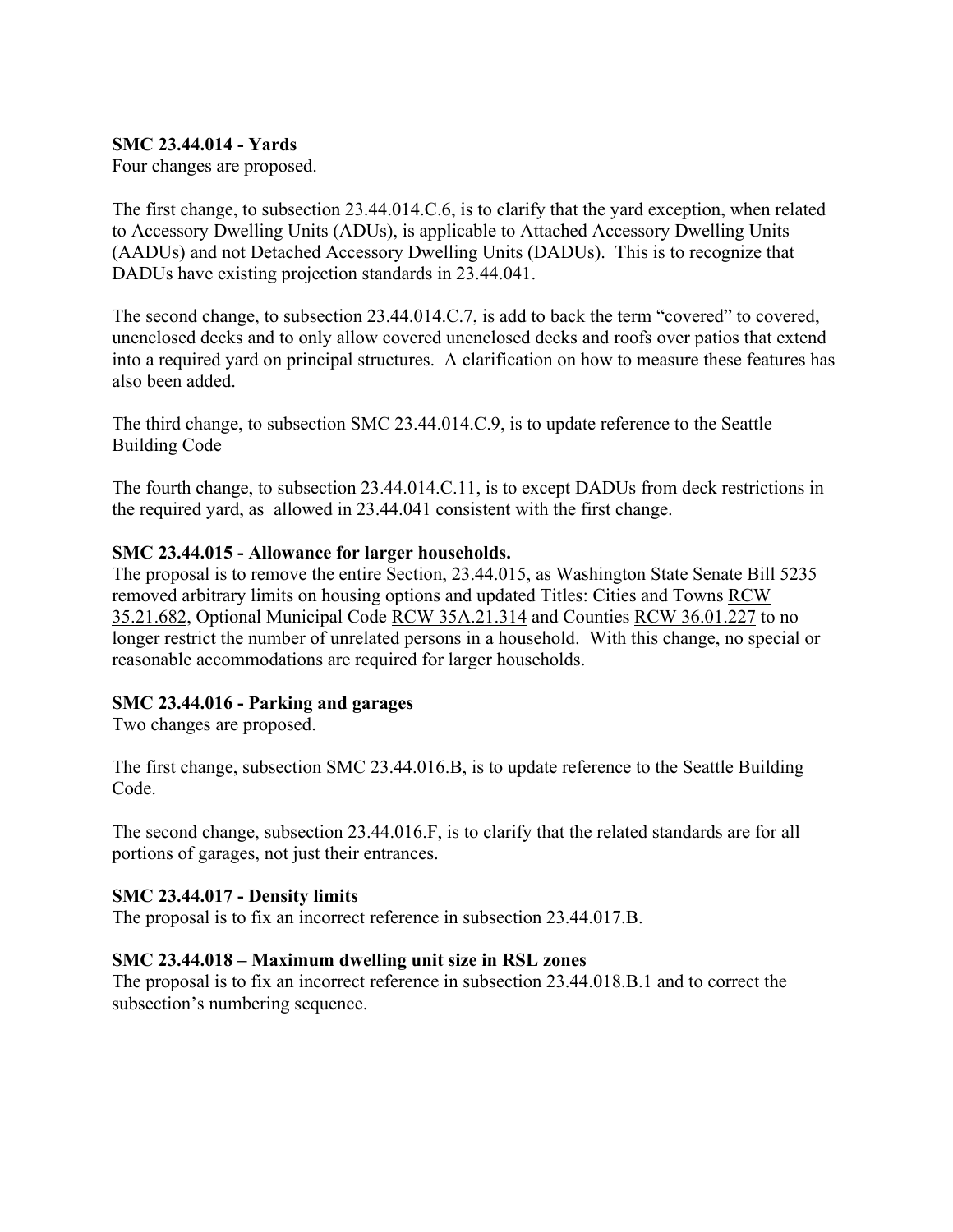## **SMC 23.44.041 - Accessory dwelling units**

Six changes are proposed to clarify the requirements for Detached Dwelling units (DADU).

The first change, subsection 23.41.041.A.3 and A.4, is to remove restriction on number of unrelated persons as there is no limit on household. Washington State Senate Bill 5235 removed arbitrary limits on housing options and updated Titles: Cities and Towns [RCW 35.21.682,](https://app.leg.wa.gov/RCW/default.aspx?cite=35.21.682) Optional Municipal Code [RCW 35A.21.314](https://app.leg.wa.gov/RCW/default.aspx?cite=35A.21.314) and Counties [RCW 36.01.227](https://app.leg.wa.gov/RCW/default.aspx?cite=36.01.227) to no longer restrict the number of unrelated persons in a household. The subsections numbering sequence has also been updated.

The second change, subsection 23.4.041.C. Table A f., is to clarify that storage areas are exempt from maximum size of DADU's if they are accessed externally only.

The third change, subsection 23.4.041.C. Table A i.,is to remove bicycle parking requirements from the maximum size of DADU's section as they are defined in 23.54.015.K and Director's Rule (DR) 6-2020.

The fourth change, subsection 23.4.041.C. Table A l., is to clarify that separation for DADU's includes eaves and gutters.

The fifth change, subsection 23.4.041.C. Table A, is to add a footnote to confirm legislative intent to allow for decks, including rooftop decks on DADUs in certain circumstances mentioned above.

The sixth change, to subsection 23.44.041.C.2, is to align the code to footnote 1 of subsection 23.44.041.C. Table A which allows exceptions to DADU requirements for additions to existing nonconforming accessory structures that are being converted into DADU's.

### **SMC 23.45.514 – Structure height**

The proposal is to change subsection 23.45.514.I.4 to fix incorrect reference.

### **SMC 23.45.518 - Setbacks and separations**

Three changes are proposed.

The first change, to subsection 23.45.518.A.2.d, to fix an incorrect reference.

The second change, to subsection 23.45.B.2.a, is to provide consistency related to where the upper-level setback shall be taken, from the street not the right-of-way.

The third change, to subsection 23.45.518.B.2.c, to fix incorrect reference.

### **SMC 23.45.524- Landscaping standards**

The proposal is to change the section to remove vegetated walls as they no longer are given Green Factor credit in Lowrise, Midrise or Highrise zones.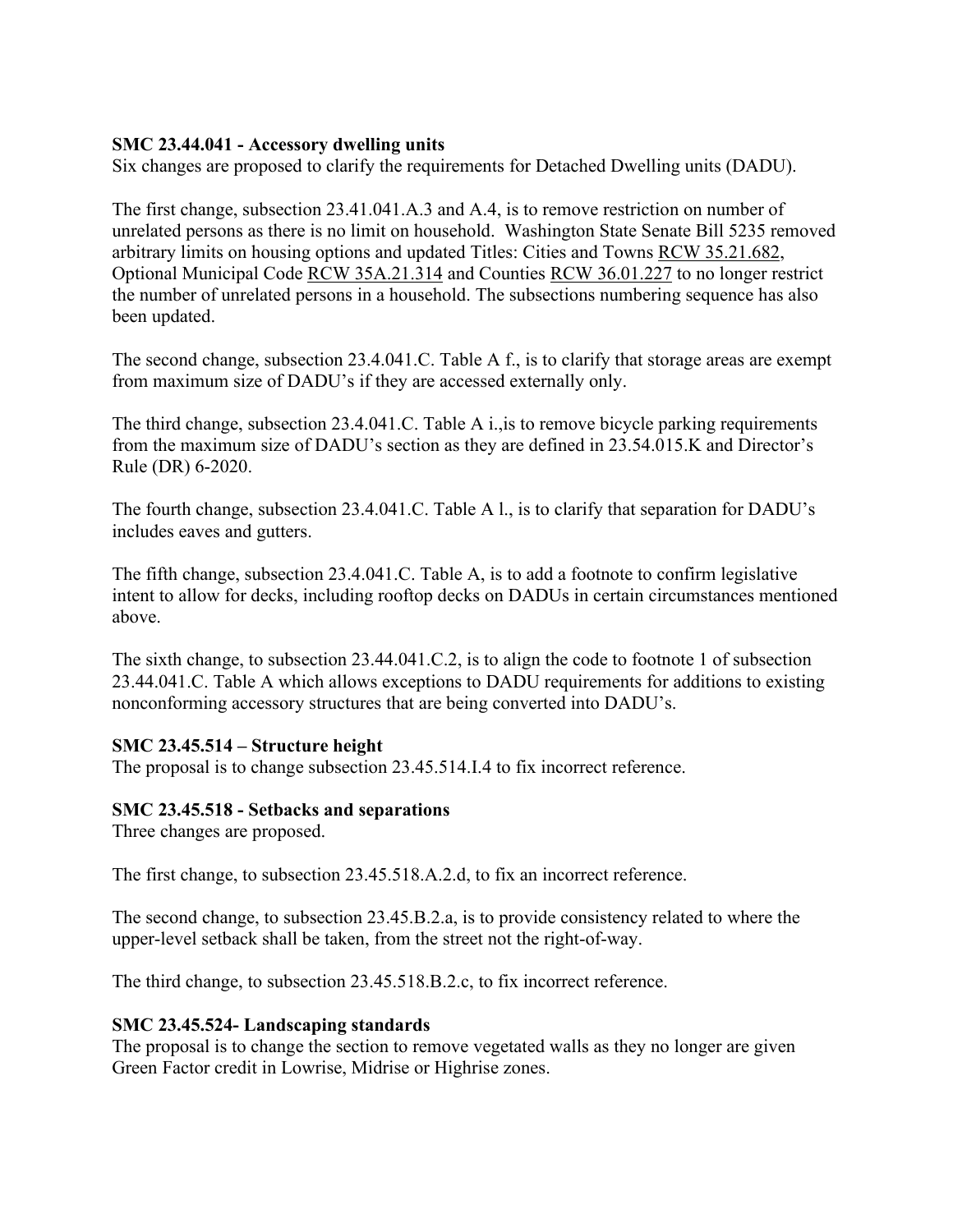## **SMC 23.45.529 - Design standards**

Three changes are proposed.

The first change, to subsection 23.45.529.D.2, is to add the word "feet", which is currently missing.

The second change, to subsection 23.45.529.G.1.a, is to clarify that this standard prohibiting intervening structures between the principal structure and the street only applies when multiple buildings are present, not multiple units that are connected.

The third change, to SMC.23.45.529.G.1.b, is to clarify that only units without a street facing facade need to abut a common amenity area. This section does not apply to street facing facades.

## **SMC 23.45.600 - Major Phased Developments in Midrise Zones**

The proposed change would add the Major Phased Development (MPD) process, currently only used for nonresidential development in commercial and industrial zones, to certain Midrise multifamily zones for residential development within half mile of an existing or proposed light rail station. Eligible development would need to be on large sites, over 5 acres in area, and include 500 housing units or more. This type of residential development would benefit from the longer Master Use Permit lifespan of 15 years that comes with a MPD to be protected from code changes during the life of the permit and allow time to phase development as funding can be obtained. The change would require an eligible residential development to meet its Mandatory Housing Affordability requirements by providing the affordable housing units on-site. Eligibility for MPD as a development option was last expanded in the 2019/20 Omnibus.

### **SMC 23.47A.012 – Structure height**

The proposal is to change subsection 23.47A.012.C.3.a to allow rooftop features specifically solar collectors on roofs in 55-foot height limit zone. The 55-foot height limit was missed during the Mandatory Housing Affordability (MHA) rezone ordinance.

### **SMC 23.47A.014 - Setback requirements**

The proposal is to change subsection 23.47A.014.B.2 to clarify the code to require setbacks to a portion of the lot line that abuts a residentially zoned lot, whether the residential zoning on the abutting lot is part of a split-zone, or a portion of a lot, or an entire lot. The proposed language allows the setback to be applied to a portion of the lot only (not the entire lot line) and to clarify how to review split-zone conditions that have both residential and commercial zones abutting the subject lot.

# **SMC 23.48.040 – Street-level development standards**

The proposal is to add a reference to subsection 23.48.040.C.2, which apply to Seattle Mixed (SM) zones generally, to confirm that development standards for required street-level uses also apply in the SM-UP zone (in Uptown).

**SMC 23.48.245 – Upper-level development standards in South Lake Union Urban Center** The proposal is to correct an incorrect code reference in subsection 23.48.245.B.5.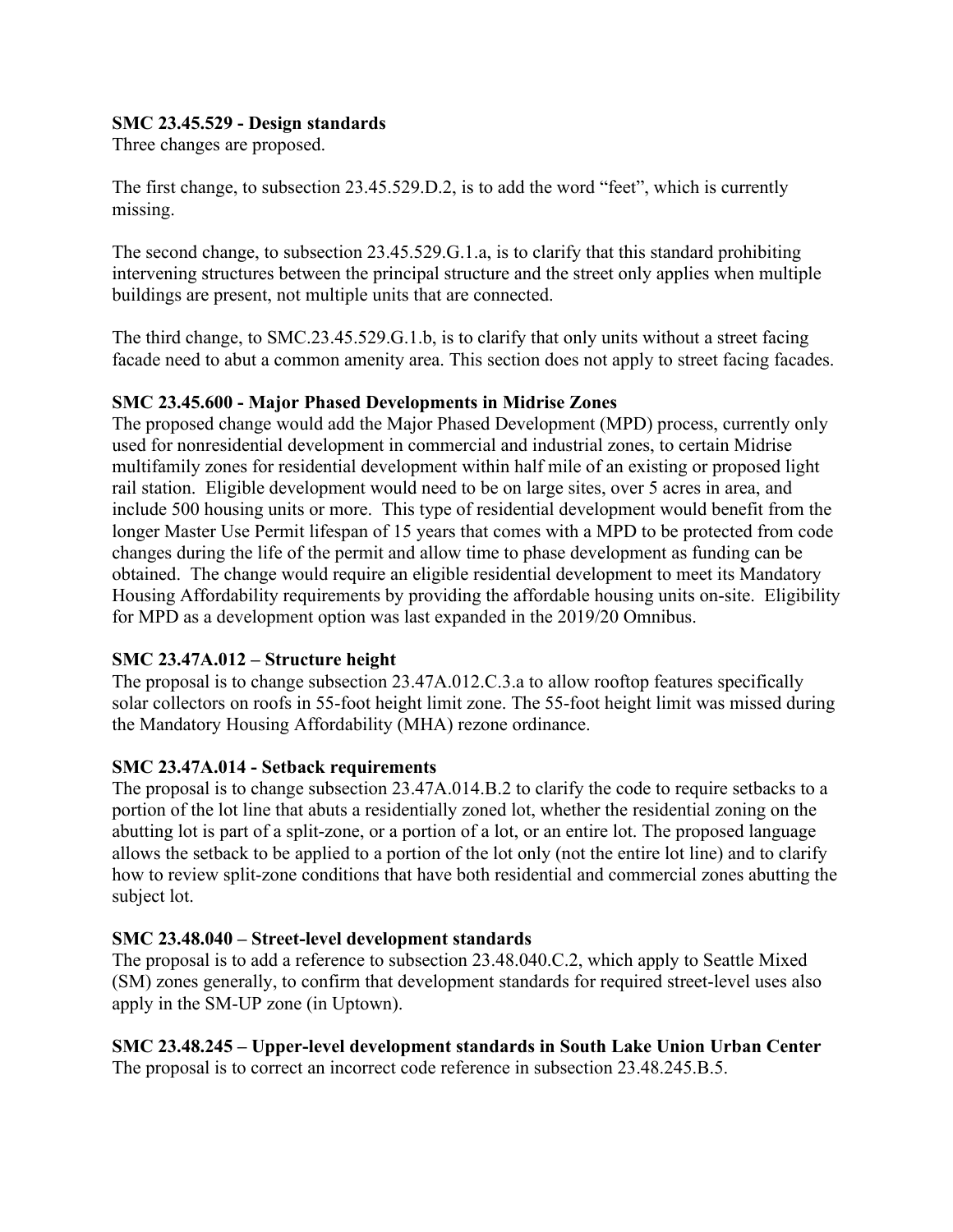## **23.48.620 - Floor area ratio in SM-U zones**

The proposal is to correct the additional increment of FAR to 1.0 when providing family sized units in the SM-U zone.

## **SMC 23.48.622 – Extra floor area in SM-U zones**

The proposal is to correct an incorrect code citation in subsection 23.48.622.A.2.b.

## **SMC 23.48.720 - Floor area ratio (FAR) in SM-UP zones**

The proposal is to correct the additional increment of FAR to 1.0 when providing family sized units in the SM-UP zone.

## **SMC 23.49 -Downtown Overlay Maps**

The proposal is to update Map 1J: Public Amenity and Other Features to expand the FAR Exemption Area: Uses Listed in 23.49.009.A., Major Retail Store and Shopping Atrium which incentivizes additional street level uses in the Downtown Core.

## **SMC 23.50.014 – Conditional uses**

The proposal is to update the Exhibit A Administrative Conditional Use Queen Anne – Interbay Area with an updated Map A.

## **SMC 23.50.027 - Maximum size of nonindustrial use**

The proposal is to update Exhibit A of North Lake Union Areas with an updated Map A for improved legibility.

# **SMC 23.50.038 - Industrial Commercial - Screening and landscaping**

Two changes are proposed.

The first change, to subsections 23.50.038.C.1.f and g is to remove "street." Since the proposed trees along street frontages are not in fact street trees.

The second change, to subsection 23.50.038.C.8, to update incorrect zone reference from IC 85- 160 to IC 85-175. This Section was not updated when the MHA rezones were completed and did not address the height limit changes.

### **SMC 23.51B.002 - Public schools in residential zones**

The proposal is to correct subsection 23.51B.002.E.1.d with an incorrect code citation.

### **SMC 23.53.006 - Pedestrian access and circulation**

Proposal is to clarify subsection 23.53.006.C when curbs, sidewalks and curbs ramps are required in urban centers and urban villages.

### **SMC 23.53.010 -Improvement requirements for new streets in all zones**

The proposal is to change to subsection 23.53.010.B Table A, to fix incorrect zone name from SCM to SM.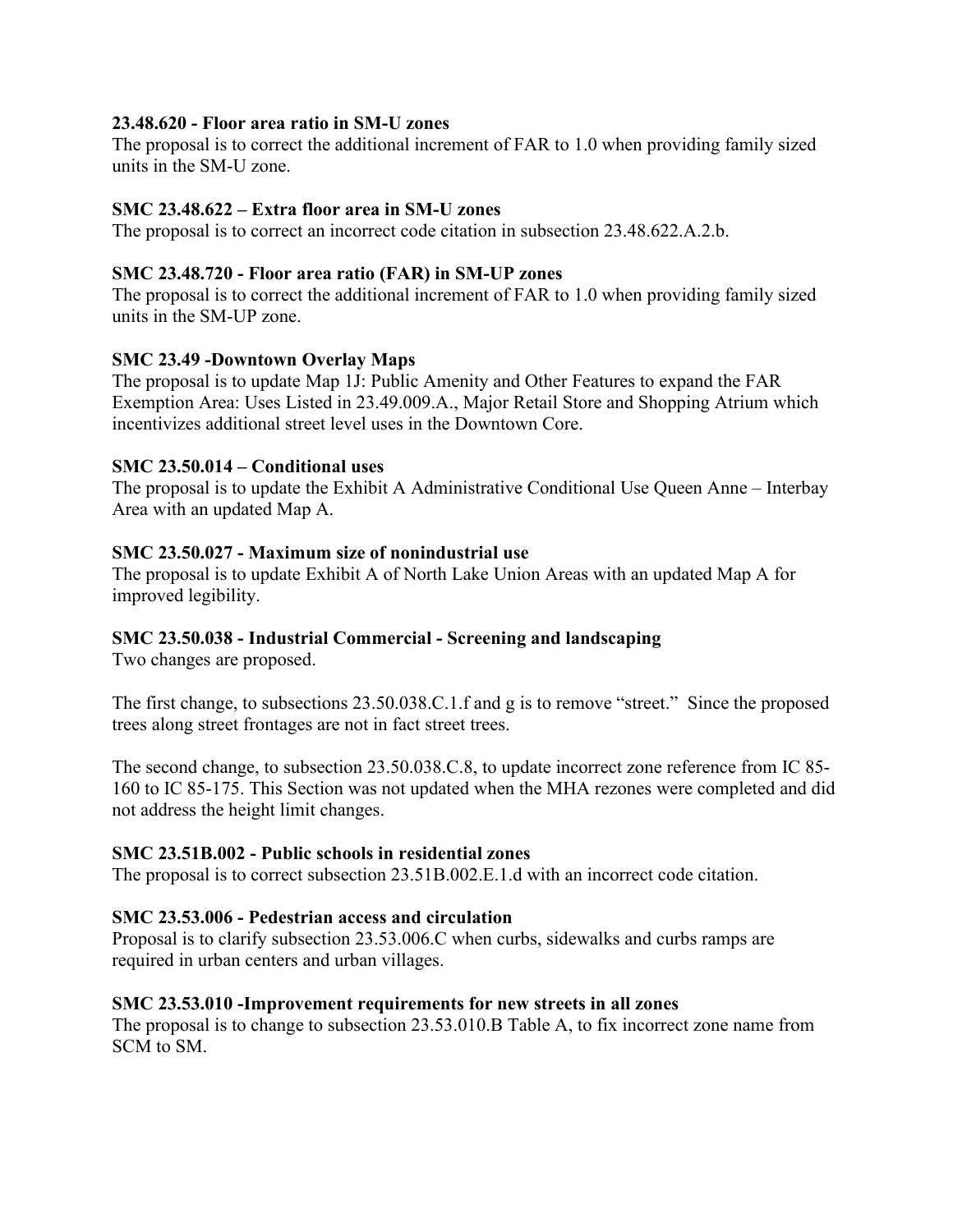# **SMC 23.54.015 - Required parking and maximum parking limits**

Three changes are proposed to required parking.

The first change, to subsection 23.54.015.A Table B, is to remove footnote 2 as it relates to special accommodations for larger households, which is no longer needed pursuant to recent state law. Subsequent footnotes are renumbered.

The second change, to subsection 23.54.015.A Table C, is to remove footnote reference 1 for child-care centers since they are permitted outright and no longer require conditional use permits to allow reduced parking. A new footnote is added for Adult care and Child care centers to allow for load/unload spaces in the right-of-way the same as is allowed for other institutional uses.

The third change, to subsection 23.54.015.A Table C, is to reference footnote 5 for Schools, public elementary and secondary parking requirements, which relates to calculating parking for proposed indoor gymnasiums.

## **SMC 23.54.030 - Parking space and access standards**

Four changes are proposed.

The first change, to subsection 23.54.030.A.6, is to move placement of the last sentence to clarify those certain obstructions are not permitted within the area of the car door opening.

The second change, to subsection 23.54.030.B, is to update the reference to the correct Seattle Building Code.

The third change, to subsection 23.54.030.F, is to clarify that provisions for curb cuts found in Table A apply to all lots not located on principal arterials.

The fourth change, to subsection 23.54.030.J, is to allow flexibility to modify the required dimensions and distribution percentage of parking spaces for nonresidential uses.

### **23.55.002 Scope of provisions**

The proposal is to update subsection 23.55.002.C, with the correct Seattle Building Code reference.

### **23.55.015 Sign kiosks and community bulletin boards**

The proposal is to update subsection 23.55.015.C.1.h, with the correct Seattle Building Code reference.

### **SMC 23.58B.050 – Mitigation of impacts – performance option**

The proposal is to change subsection 23.58B.050.A.2, to allow applicants to round up to three units or pay for their MHA contribution if they do not want to round up. As written now, the applicant does not have the option to perform MHA units onsite if their calculation yields less than 3 units even if they want to meet the performance option.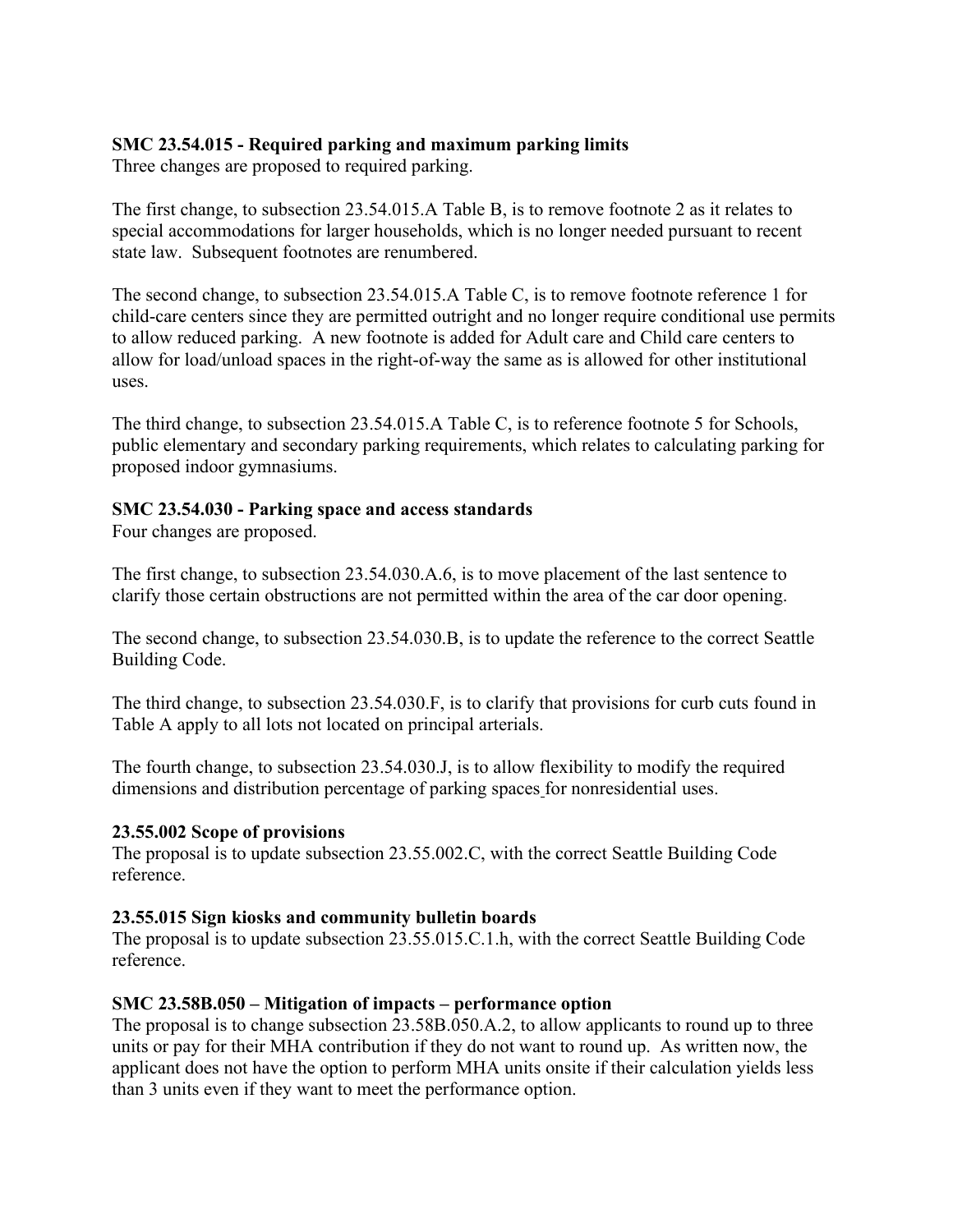### **SMC 23.58D.006 – Penalties**

The proposal is to change subsection 23.58D.006.D, for Green Building penalties to reference correct SDCI Construction and Inspections fund.

### **SMC 23.69.002. Purpose and Intent**

The proposal is to change subsection 23.69.002.F, to remove the term "citizen"

### **SMC 23.69.032. Master plan process**

Eight changes are proposed.

The first change, to subsection 23.69.032.B, is to remove the term "Citizens" and replace with "Development" Advisory Committee or "Implementation" Advisory Committee when related to adoption of advisory committees.

The second change, to subsection 23.69.032.B.1, is to remove the term "Citizens" Advisory Committee and replace with "Development" Advisory Committee and to remove the term "standing" advisory committee and replace with "Implementation" Advisory Committee.

The third change, to subsection 23.69.032.B.3, is to clarify community notification practices and desired experience of Advisory Committee Members and align with current practices.

The fourth change, to subsection 23.69.032.B.5, is to clarify that the advisory committee shall reference the "Development" Advisory Committee.

The fifth change, to subsection 23.69.032.B.7, is to clarify that the advisory committee shall reference all "advisory" committees.

The sixth change, to subsection 23.69.032.B.8, is to clarify that the advisory committee shall reference the "Implementation" Advisory Committee.

The seventh change, to subsection 23.69.032.B.9, is to clarify that the City-University Community Advisory Committee shall be the "Development and Implementation" Advisory Committee.

The eighth change, to subsection 23.69.032.B.10, is to clarify that the advisory committees are related to a "Major Institution."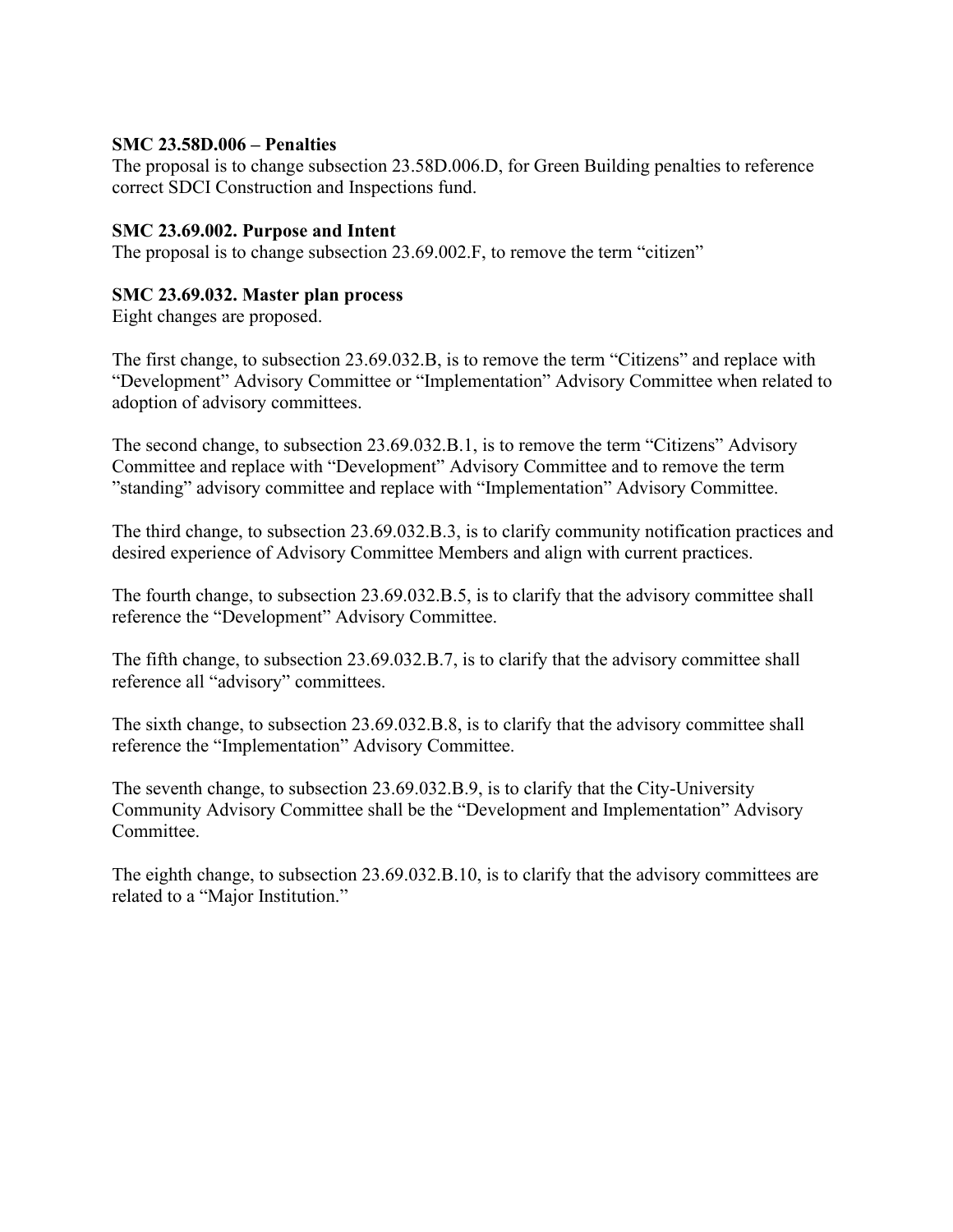## **SMC 23.69.034. Effect of master plan adoption**

Four changes are proposed.

The first change, to subsection 23.69.034.F, is to remove the term "citizens" and replace with "Implementation" Advisory Committee.

The second change, to subsection 23.69.034.G, is to remove the term "standing" Advisory Committee and replace with "Development" Advisory Committee.

The third change, to subsection 23.69.034.H, is to is to clarify that the advisory committee shall reference the "Implementation" Advisory Committee.

The fourth change, to subsection 23.69.034.I, it to clarify those institutions could have "Development or Implementation" Advisory Committees.

## **SMC 23.71.044 - Standards for residential uses in commercial zones within the Northgate Overlay District**

The proposal is to change subsection 23.71.044.B.2, to include a height limit of 55 feet. This section was not updated when the MHA rezones were completed and did not address the height limit changes.

## **SMC 23.72.004 - Sand Point Overlay District established**

Two changes are proposed.

The first change is to subsection 23.72.004.A, to update Subarea A to include a reference to Single Family 9600.

The second change is to subsection 23.72.004.B, to include reference to Certificate of Approval review to better link the overlay to SMC 25.30. An updated Map A is provided with current zoning designations.

### **SMC 23.76.004 – Land use decision framework**

The proposal is to remove the Type I Decision for Special accommodation, as this decision is no longer applicable pursuant to recent state law.

### **SMC 23.76.006 – Master Use Permits required**

The proposal is to remove the Type I Decision for Special accommodation, as this decision is no longer applicable and renumbered subsequent decision types.

### **SMC 23.76.010 -** A**pplications for Master Use Permits**

The proposal is to update subsection 23.76.010.D, to include a reference to the Stormwater Code.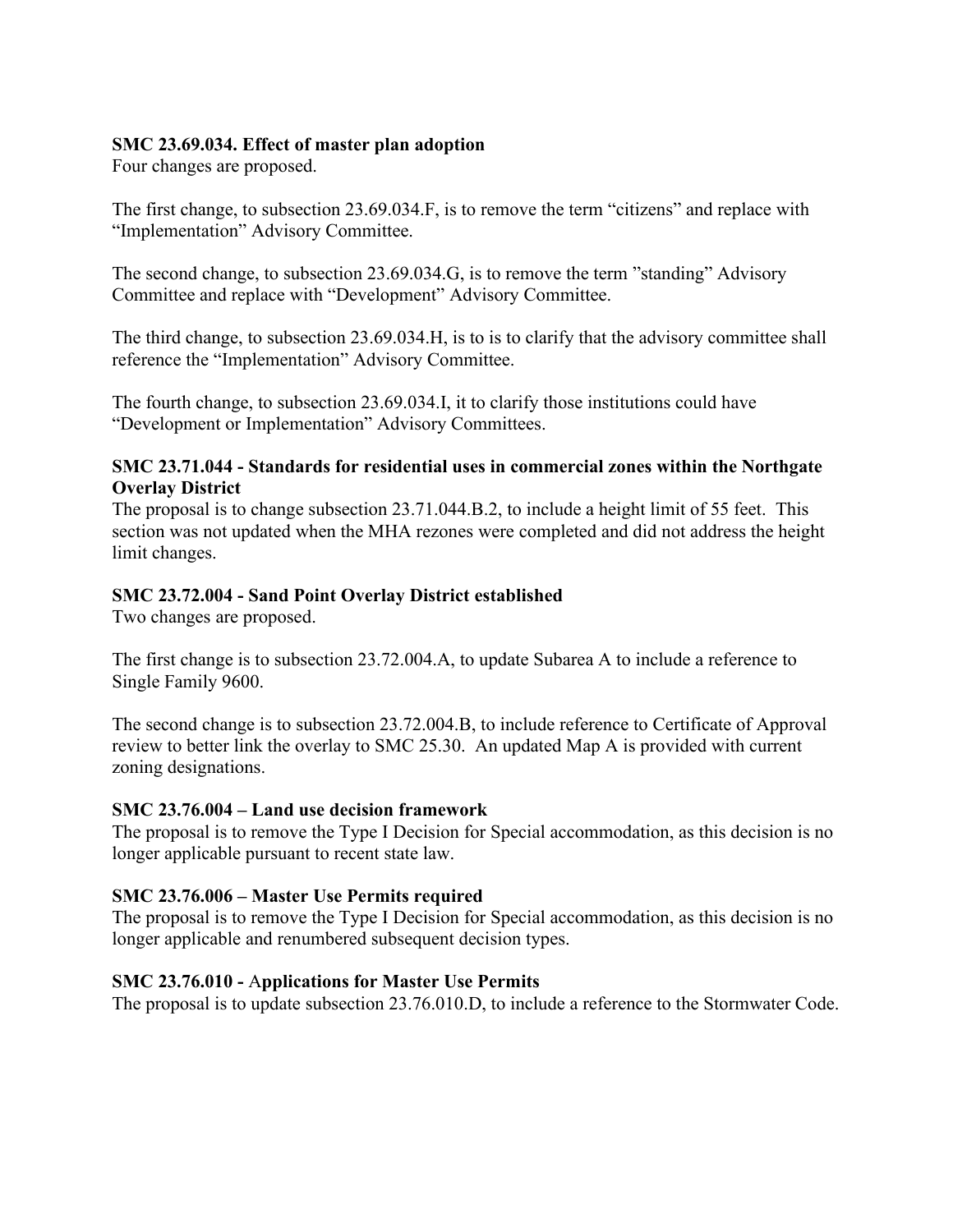## **SMC 23.76.026 – Vesting**

Three changes are proposed.

The first change, to subsection 23.76.026.A, is to add the term "all" before Master Use Permit components, to provide clarity that construction applications also vest a project.

The second and third changes, to subsection 23.76.026.D and 23.76.026.F, are to strike these subsections as they have expired and are no longer current and update lettering of the subsection.

### **23.84A.004 "B"**

The proposal is to update the "bedroom" definition with the correct Seattle Building Code reference.

### **23.84A.010 "E"**

The proposal is to update the definition of "electric vehicle" and "electric vehicle ready" to reference the correct Seattle Electrical Code references.

### **SMC 23.84A.016 – "H"**

The proposal is to change the definition of "household" to remove the restriction on number of persons in a household to align with Washington State Senate Bill 5235, which removed arbitrary limits on housing options and updated Cities and Towns [RCW 35.21.682,](https://app.leg.wa.gov/RCW/default.aspx?cite=35.21.682) Optional Municipal Code [RCW 35A.21.314](https://app.leg.wa.gov/RCW/default.aspx?cite=35A.21.314) and Counties [RCW 36.01.227.](https://app.leg.wa.gov/RCW/default.aspx?cite=36.01.227)

### **SMC 23.84A.032 – "R"**

The proposal is to update the definition of Congregate Residence to remove the number of persons and remove reference to now unnecessary Special and Reasonable Accommodation for larger households.

#### **SMC 23.84A.048 - "Z"**

The proposal is to include Master Planned Community (MPC)- Yesler Terrace (YT) in the "Zone, commercial" definition since it was not defined and requires designation for clarity of development standards.

### **SMC 23.86.006 Structural height measurement**

The proposal is to update subsection 23.86.006.H with the correct Seattle Building Code reference.

### **SMC 23.88.020 – Land Use Code Interpretations**

The proposal is to change subsection 23.88.020.D to remove the term "Citizens" related to Advisory committees for Major Institution Master Plan interpretations.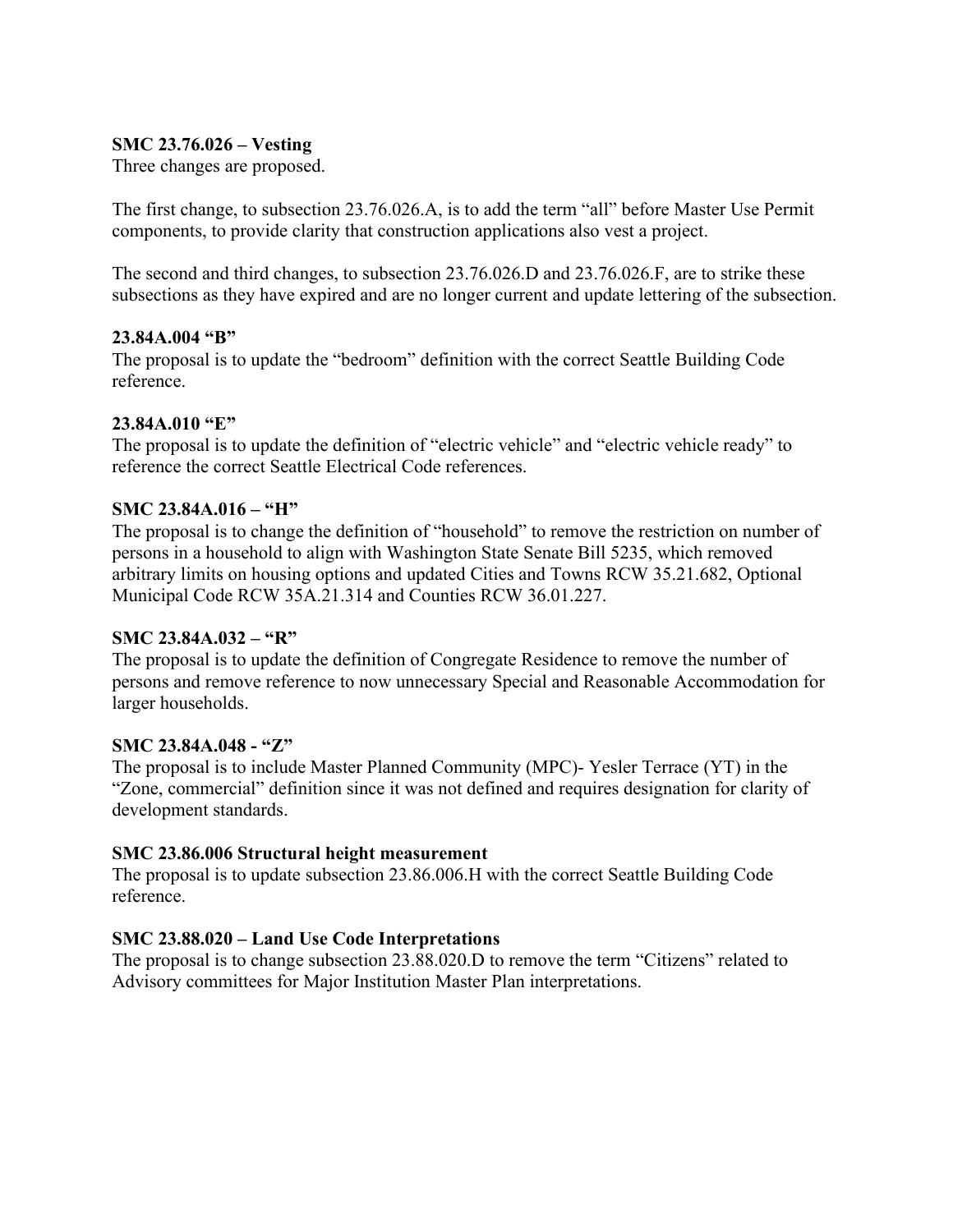### **SMC 25.05.680 – Appeals**

Two changes are proposed.

The first change, to subsection 25.05.680.F, is to remove the exemption date for certain Council land use actions from administrative or judicial SEPA appeals to a permanent exemption. This change is due to recent State Substitute Senate Bill 5818 update.

The second change, to subsection 25.05.680.H, includes exemptions for residential and mixeduse developments from SEPA appeals based on elements of the environment "Aesthetics and Light and Glare." This change is due to recent State Substitute Senate Bill 5818 update.

#### **SMC 25.09.012. - Designation and definitions of environmentally critical areas** Three changes are proposed.

The first change, to subsection 25.09.012.C, is to clarify that land disturbance is not allowed in wetlands and buffers and clarifies the reporting requirements for designation of wetlands and their buffers.

The second change, to subsection 25.09.012.D.3.a, to provide clarity that the Department does not maintain species management plans, but Washington Department of Fish and Wildlife (WDFW) maintains these plans.

The third change, to subsection 25.09.012.D.5, to provide clarity on Riparian Corridors.

### **SMC 25.09.015 Application of Chapter**

The proposal is to clarify subsection 25.090.015.B, that the application of the Environmental Critical Area (ECA) chapter only applies to the portion of the lot containing an ECA not the entire parcel.

### **SMC 25.09.030 - Location of environmentally critical areas and buffers**

The proposal is to provide clarification to subsection 25.090.030.A, that the Department maintains maps of the ECA's.

# **SMC 25.09.040 - Permits and approvals required**

The proposal is to provide clarification to subsection 25.090.040.A.1, of permit application submittal requirements.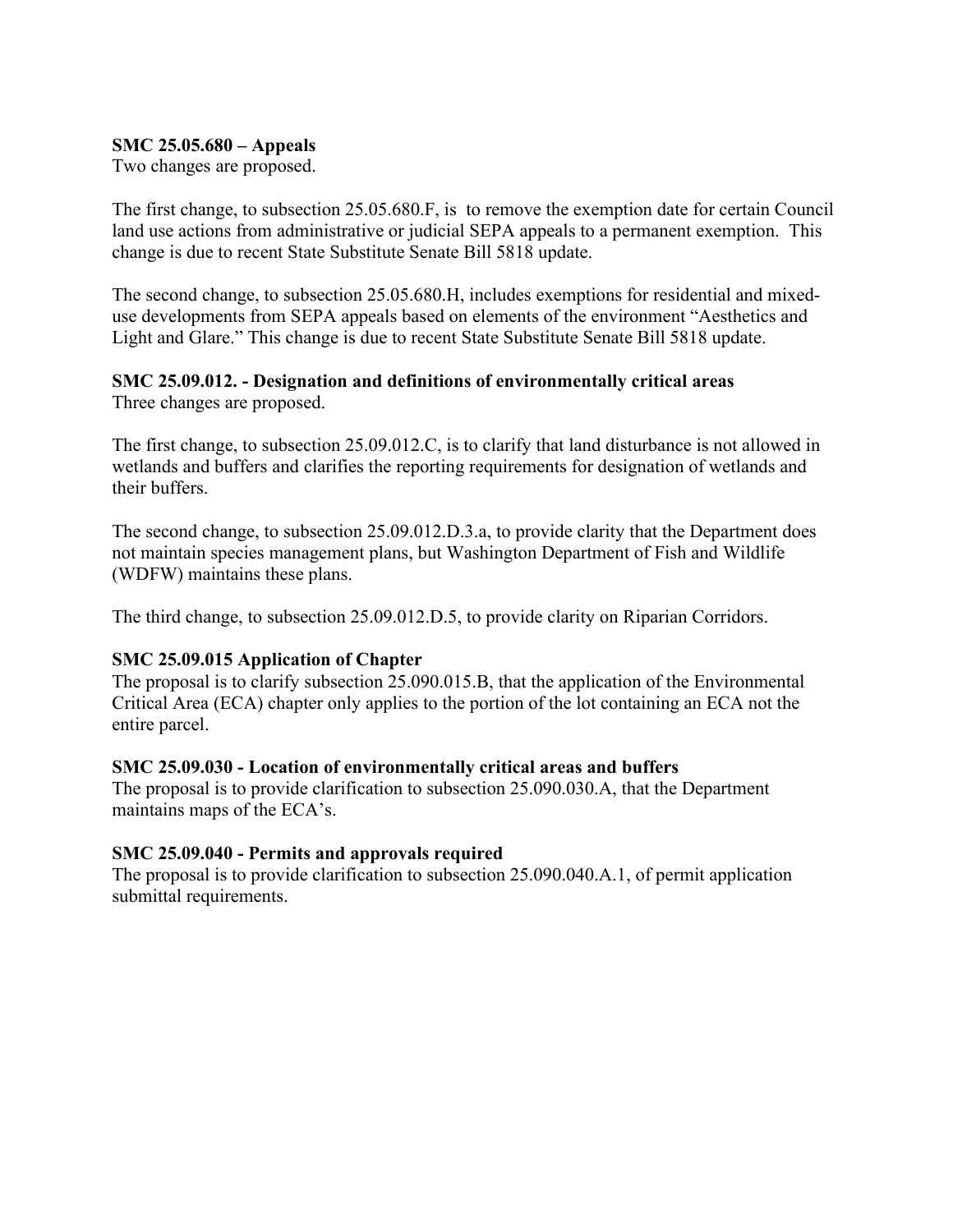## **SMC 25.09.045 – Exemptions**

Five changes are proposed.

The first change, to subsection 25.09.045.A, to remove incorrect bracket and to clarify which sections of 25.09.065 apply.

The second change, to subsection 25.09.045.B, is to clarify which best management practices apply.

The third change, to subsection 25.09.045.F, is to clarify the effective date of which maintenance and repair of existing development shall apply.

The fourth change, to subsection 25.09.45.H, is to clarify which activities are exempt and what materials are required for review if needed. Additions to clarify what activities are allowed for public projects including clarifying that both pedestrian and bicyclists are the intended users.

The fifth change, to subsection 25.09.045.I, is to clarify that the exemption applies to maintenance of structures associated with public facilities and utilities.

## **SMC 25.09.052 - Replacing structures in environmentally critical areas and buffers**

The proposal provides clarity to subsection 25.09.052.B.1, around what structures can be replaced and what date those structures existed.

# **SMC 25.09.060 - General development standards**

The proposal is to provide clarity to subsection 25.09.060.D, around what is a general development standard as it relates to ECAs. An addition of a subsection 25.09.060.O, relating to vegetation removal is proposed.

# **SMC 25.09.065 - Mitigation standards**

This proposal provides clarity and replaces outdated terminology to improve this Section. Also, the proposal changes one subsection to allow discretion by City geotechnical engineers to not require mitigation on steep slope areas when mitigation would cause adverse impacts to slope stability.

### **SMC 25.09.070 - Standards for tree and vegetation and impervious surface management**

This proposal is to improve clarity of this section. As currently written, Section 25.09.070 does not clearly indicate what type of actions are allowed and those that are prohibited. Several subsections are rewritten to improve clarity, correct mistaken citations, and convert complex code into plain language.

# **SMC 25.09.090 - Development standards for steep slope erosion hazard areas**

This proposal to subsection 25.09.090.B is to clarify existing structures and existing paved areas. This clarification will help relate to new definitions for "existing structures" and "existing paved areas" being introduced in 25.09.520.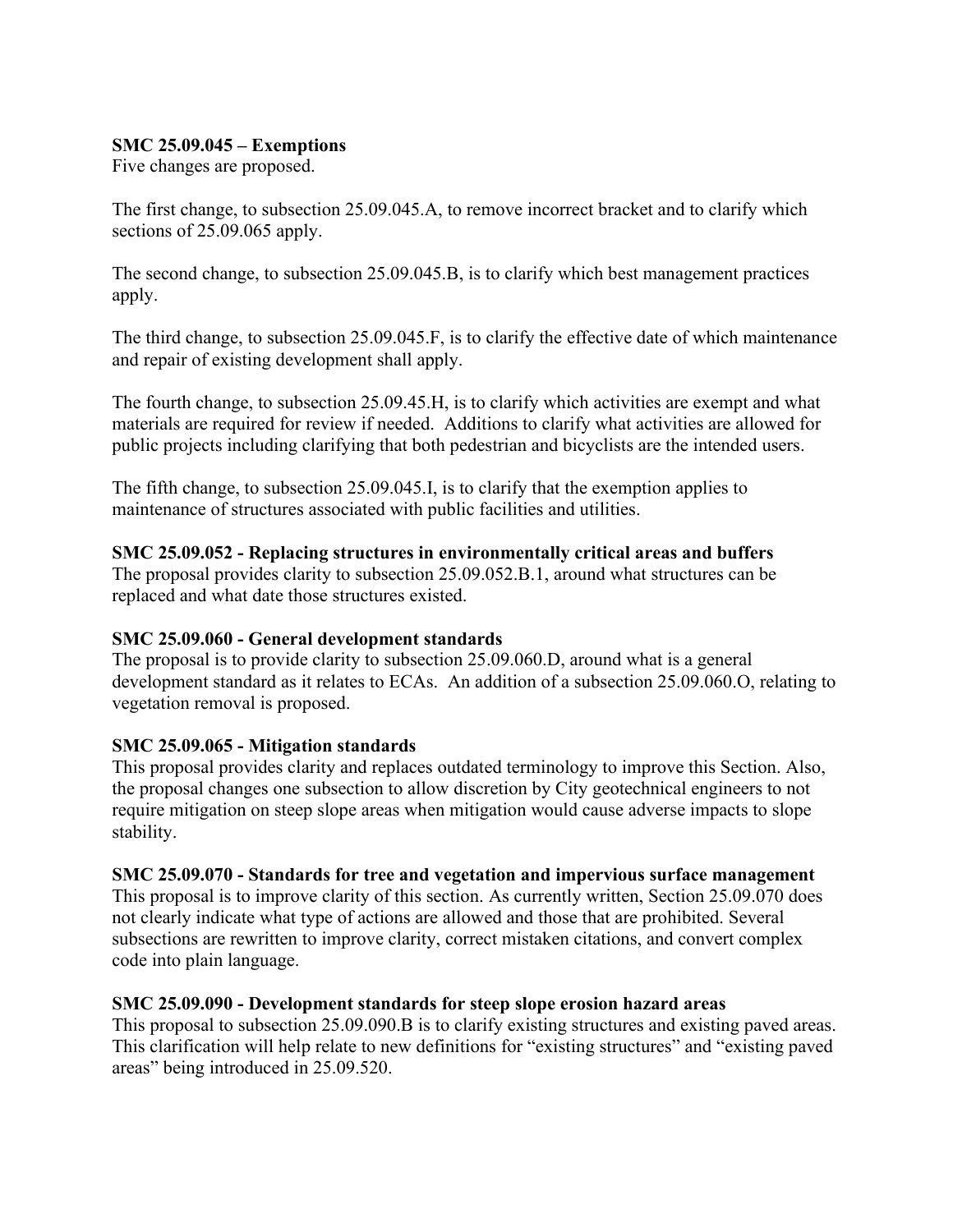## **SMC 25.09.160 - Development standards for wetlands and wetland buffers**

This proposal modifies language in several subsections to provide clarity, add consistency, remove redundancy, and improve usability. It also creates an automatic mechanism to adhere to the most current Wetland Rating System. Additionally, via Director's Rule, it allows for the Director to determine the duration of validity of a wetland rating.

### **SMC 25.09.200 - Development standards for fish and wildlife habitat conservation areas**

This proposal modifies language in several subsections to provide clarity, add consistency, remove redundancy, revise citations, and improve usability.

## **SMC 25.09.330 – Application submittal requirements**

This proposal includes a missing reference to small project waivers for riparian management areas.

## **SMC 25.09.335 – Posting, covenants, and recording conditions**

This proposal includes updates to the ECA covenant requirements and provides for new types of ECA covenants to provide clarity to which ECAs are applicable and at what stage of development.

## **SMC 25.09.520 - Definitions**

This proposal includes two new definitions, "existing paved areas" and "existing structures" to provide clarification throughout the ECA code.

### **SMC 25.12.390 – Board approval of nomination.**

The proposal is to change subsection 25.12.390.B to remove incorrect code reference.

### **SMC 25.12.420 - Board meeting on approval of designation.**

The proposal is to change subsection to remove reference to SMC 25.12.470 since that section was repealed in 1996.

### **SMC 25.12.845 - Requests for interpretation.**

The proposal is to subsection 25.12.845.E, to correct code reference to SMC 22.900C.010 for interpretation fees.

### **SMC 25.12.860 - Revision or revocation of designation, controls, incentives.**

The proposal is to change the section to update an incorrect code reference.

### **SMC 25.16.050 - District Board—Rules of procedure.**

The proposal is to change the section to remove antiquated term "chairman" and replace with chairperson.

### **SMC 25.16.060 - District Board—Staffing.**

The proposal is to change the section to remove antiquated term "his" and replace with inclusive term "their".